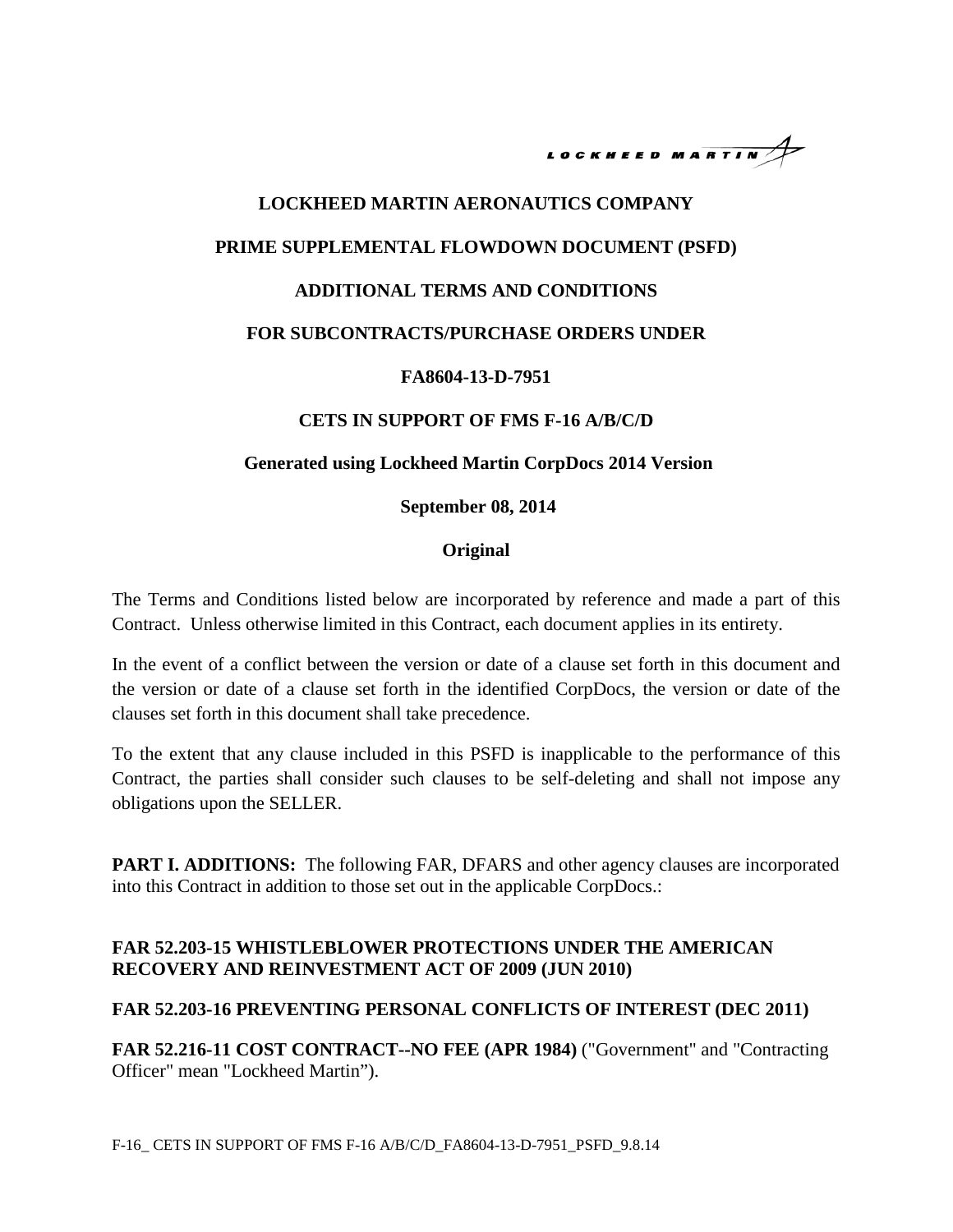

## **FAR 52.217-2 CANCELLATION UNDER MULTI-YEAR CONTRACTS (OCT 1997)**

**(**"Contracting Officer" and "Government" means "Lockheed Martin." In paragraph (e) "1 year" is changed to "six months").

### **FAR 52.225-3 BUY AMERICAN ACT –FREE TRADE AGREEMENTS – ISRAELI TRADE ACT (MAY 2012)**

**FAR 52.227-21 TECHNICAL DATA DECLARATION, REVISION, AND WITHHOLDING OF PAYMENT--MAJOR SYSTEMS (DEC 2007) (**"Contracting Officer" means "Lockheed Martin." "Government" means "Lockheed Martin" in paragraph (b)(2) and "Lockheed Martin or Government" in paragraph (d)).

**FAR 52.228-3 WORKERS' COMPENSATION INSURANCE (DEFENSE BASE ACT) (APR 1984)** (Applies if Seller will perform work subject to the Defense Base Act 42 U.S.C. 1651 et seq.).

**FAR 52.232-7 PAYMENTS UNDER TIME-AND-MATERIALS AND LABOR-HOUR CONTRACTS (AUG 2012) (**"Government" and "Contracting Officer" mean "Lockheed Martin." The third sentence of paragraph (a)(8) is deleted. In paragraph (f) "one year" is changed to "six months," and in paragraph (g)(2) "6 years" is changed to "five years." Paragraphs (c) and (i) are deleted. The reference to the Allowable Cost and Payment clause in paragraph (b)(4) means FAR 52.216-7 which is incorporated into this contract by reference; Applies to Labor-Hour subcontracts only).

**FAR 52.232-17 INTEREST (OCT 2010) (**"Government" means "Lockheed Martin.")

### **FAR 52.243-2 CHANGES –COST-REIMBURSEMENT –ALTERNATE I**, **(APR 1984)**

**FAR 52.245-9 USE AND CHARGES (APR 2012)**, (Communications with the Government under this clause will be made through Lockheed Martin).

### **DFARS 252.203-7002 REQUIREMENT TO INFORM EMPLOYEES OF WHISTLEBLOWER RIGHTS (JAN 2009)**

**DFARS 252.211-7007 REPORTING OF GOVERNMENT-FURNISHED PROPERTY (AUG 2012) (**Applies if Seller will be in possession of Government property for the performance of this contract).

**DFARS 252.225-7012 PREFERENCE FOR CERTAIN DOMESTIC COMMODITIES (JUN 2012) (**Applies if Seller is furnishing any of the items covered by this clause).

**DFARS 252.225-7027 RESTRICTION ON CONTINGENT FEES FOR FOREIGN MILITARY SALES (APR 2003) (**The reference to the clause in paragraph (a) means FAR

F-16\_ CETS IN SUPPORT OF FMS F-16 A/B/C/D\_FA8604-13-D-7951\_PSFD\_9.8.14